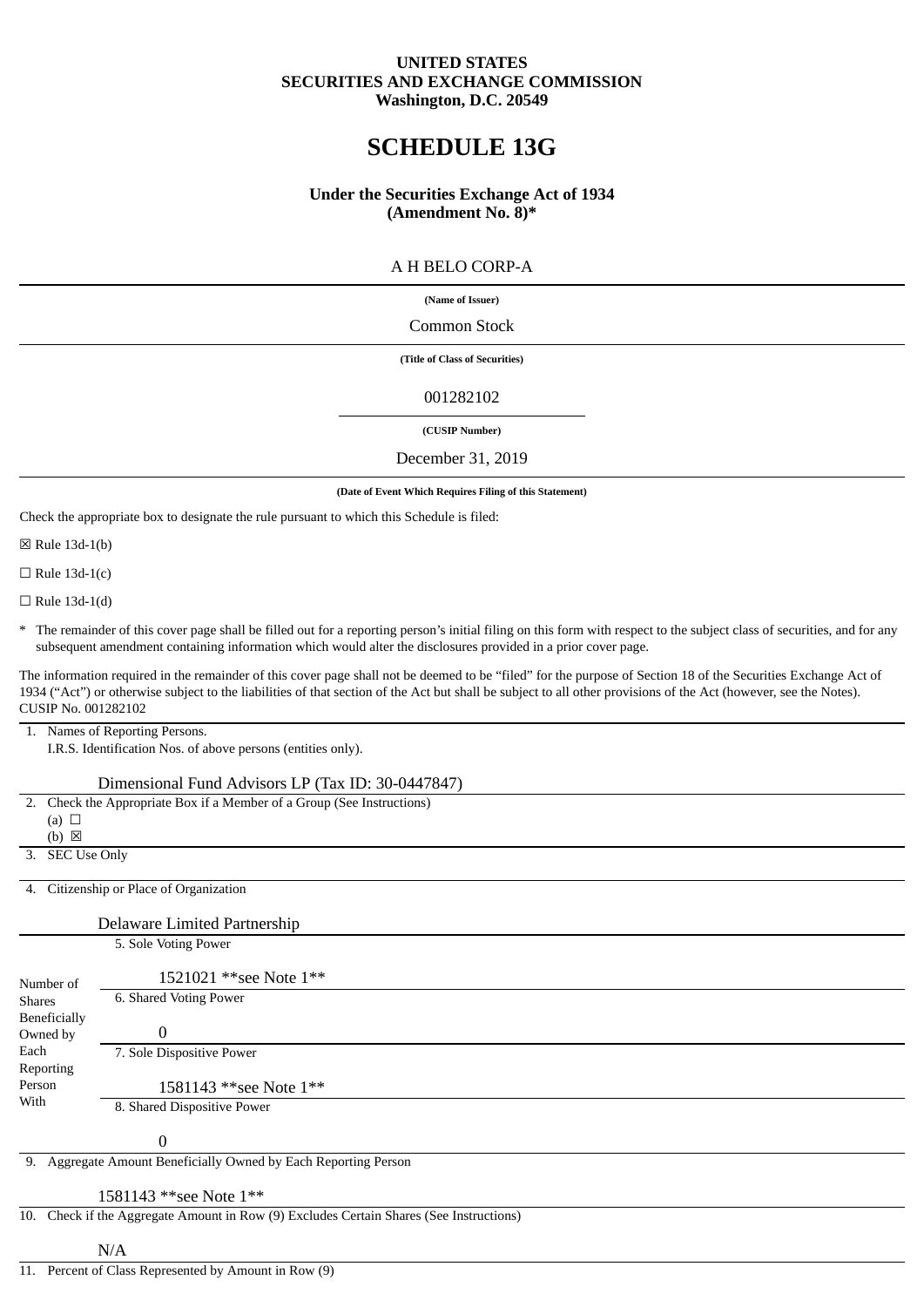12. Type of Reporting Person (See Instructions)

IA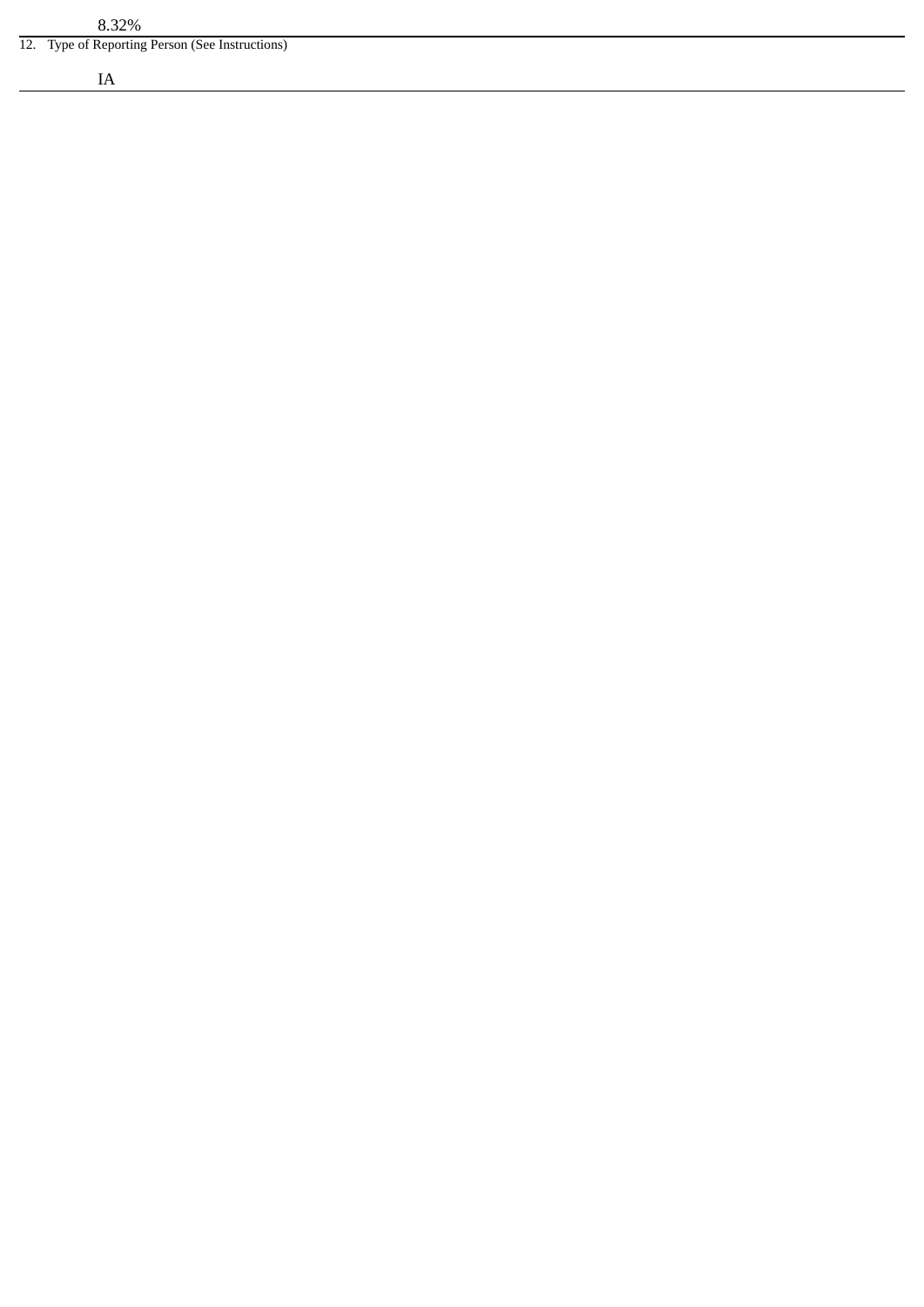| ρm<br>ΙT |  |
|----------|--|

| Item 1. |     |                                                                                                                                                                            |  |
|---------|-----|----------------------------------------------------------------------------------------------------------------------------------------------------------------------------|--|
|         | (a) | Name of Issuer                                                                                                                                                             |  |
|         |     | A H BELO CORP-A                                                                                                                                                            |  |
|         | (b) | Address of Issuer's Principal Executive Offices                                                                                                                            |  |
|         |     | 1954 Commerce Street, Dallas, TX, 75201                                                                                                                                    |  |
| Item 2. |     |                                                                                                                                                                            |  |
|         | (a) | Name of Person Filing                                                                                                                                                      |  |
|         |     | Dimensional Fund Advisors LP                                                                                                                                               |  |
|         | (b) | Address of Principal Business Office, or if none, Residence                                                                                                                |  |
|         |     | <b>Building One</b><br>6300 Bee Cave Road                                                                                                                                  |  |
|         |     | Austin, Texas, 78746                                                                                                                                                       |  |
|         | (C) | Citizenship                                                                                                                                                                |  |
|         |     | Delaware Limited Partnership                                                                                                                                               |  |
|         | (d) | Title of Class of Securities                                                                                                                                               |  |
|         |     | Common Stock                                                                                                                                                               |  |
|         | (e) | <b>CUSIP Number</b>                                                                                                                                                        |  |
|         |     | 001282102                                                                                                                                                                  |  |
| Item 3. |     | If this statement is filed pursuant to Sec. 240.13d-1(b) or 240.13d-2(b) or (c), check whether the person filing is a:                                                     |  |
|         | (a) | Broker or dealer registered under section 15 of the Act (15 U.S.C. 780);<br>$\Box$                                                                                         |  |
|         | (b) | Bank as defined in section 3(a)(6) of the Act (15 U.S.C. 78c);<br>$\Box$                                                                                                   |  |
|         | (c) | Insurance company as defined in section $3(a)(19)$ of the Act (15 U.S.C. 78c);<br>$\Box$                                                                                   |  |
|         | (d) | Investment company registered under section 8 of the Investment Company Act of 1940 (15 U.S.C. 80a-8);<br>$\Box$                                                           |  |
|         | (e) | $\boxtimes$<br>An investment adviser in accordance with Sec. 240.13d-1(b)(1)(ii)(E);                                                                                       |  |
|         | (f) | An employee benefit plan or endowment fund in accordance with Sec. 240.13d-1(b)(1)(ii)(F);<br>Ц                                                                            |  |
|         | (g) | A parent holding company or control person in accordance with Sec. 240.13d-1(b)(1)(ii)(G);<br>$\Box$                                                                       |  |
|         | (h) | A savings associations as defined in Section 3(b) of the Federal Deposit Insurance Act (12 U.S.C. 1813);<br>$\Box$                                                         |  |
|         | (i) | A church plan that is excluded from the definition of an investment company under section $3(c)(14)$ of the Investment Company Act of<br>$\Box$<br>1940 (15 U.S.C. 80a-3); |  |
|         | (j) | A non-U.S. institution in accordance with Sec. 240.13d-1(b)(1)(ii)(J);<br>$\Box$                                                                                           |  |
|         | (k) | Group, in accordance with Sec. 240.13d-1(b)(1)(ii)(J).<br>$\Box$                                                                                                           |  |
| Item 4. |     | Ownership.                                                                                                                                                                 |  |
|         |     | Provide the following information regarding the aggregate number and percentage of the class of securities of the issuer identified in Item 1.                             |  |
|         | (a) | Amount beneficially owned:                                                                                                                                                 |  |

1581143 \*\*see Note 1\*\*

(b) Percent of class:

8.32%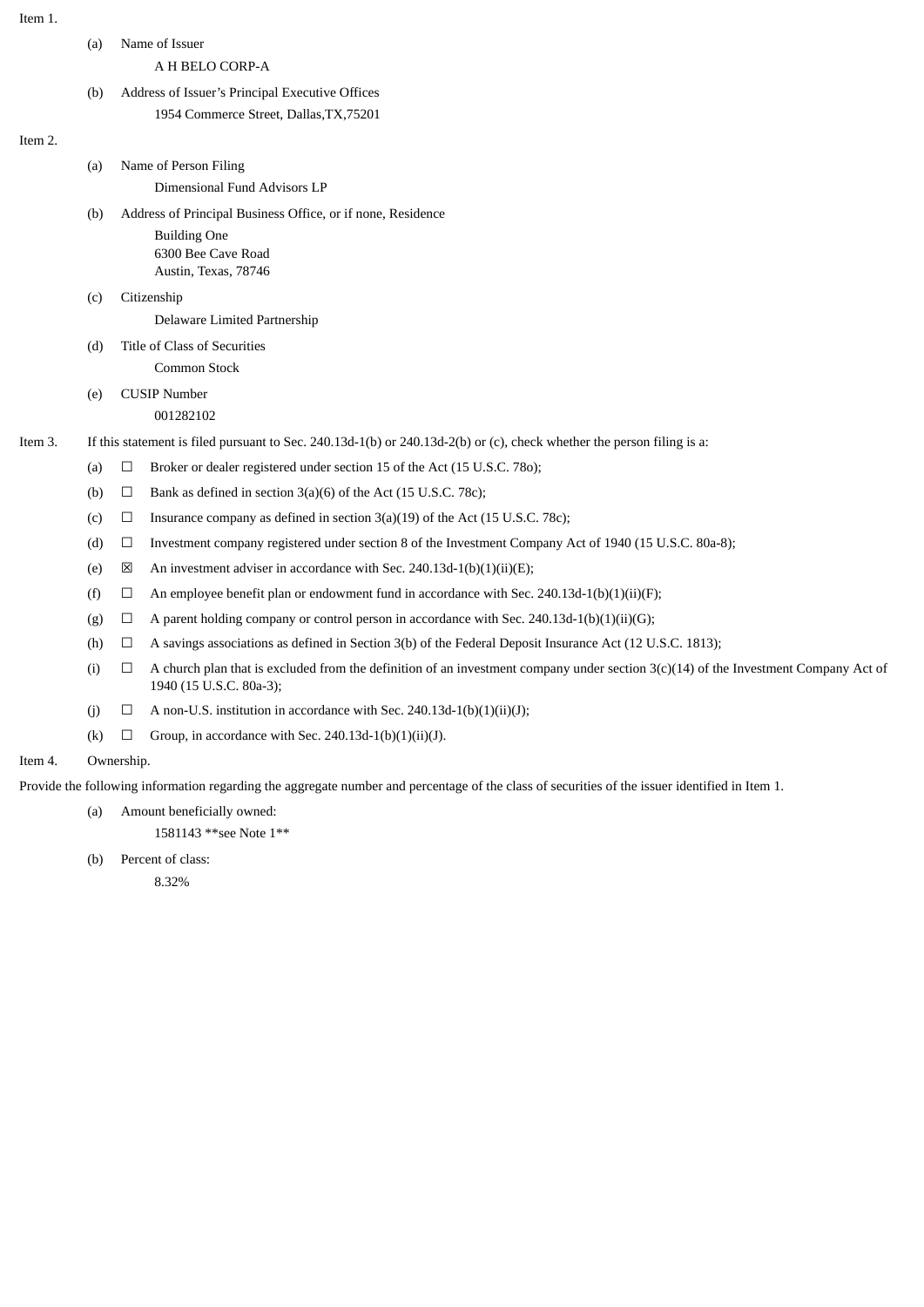- (c) Number of shares as to which the person has:
	- (i) Sole power to vote or to direct the vote:

1521021 \*\*see Note 1\*\*

(ii) Shared power to vote or to direct the vote:

```
\Omega
```
- (iii) Sole power to dispose or to direct the disposition of:
	- 1581143 \*\*see Note 1\*\*
- (iv) Shared power to dispose or to direct the disposition of:

 $\theta$ 

\*\* Note 1 \*\* Dimensional Fund Advisors LP, an investment adviser registered under Section 203 of the Investment Advisors Act of 1940, furnishes investment advice to four investment companies registered under the Investment Company Act of 1940, and serves as investment manager or subadviser to certain other commingled funds, group trusts and separate accounts (such investment companies, trusts and accounts, collectively referred to as the "Funds"). In certain cases, subsidiaries of Dimensional Fund Advisors LP may act as an adviser or sub-adviser to certain Funds. In its role as investment advisor, sub-adviser and/or manager, Dimensional Fund Advisors LP or its subsidiaries (collectively, "Dimensional") may possess voting and/or investment power over the securities of the Issuer that are owned by the Funds, and may be deemed to be the beneficial owner of the shares of the Issuer held by the Funds. However, all securities reported in this schedule are owned by the Funds. Dimensional disclaims beneficial ownership of such securities. In addition, the filing of this Schedule 13G shall not be construed as an admission that the reporting person or any of its affiliates is the beneficial owner of any securities covered by this Schedule 13G for any other purposes than Section 13(d) of the Securities Exchange Act of 1934.

Item 5. Ownership of Five Percent or Less of a Class

If this statement is being filed to report the fact that as of the date hereof the reporting person has ceased to be the beneficial owner of more than five percent of the class of securities, check the following [1].

Item 6. Ownership of More than Five Percent on Behalf of Another Person

The Funds described in Note 1 above have the right to receive or the power to direct the receipt of dividends from, or the proceeds from the sale of the securities held in their respective accounts. To the knowledge of Dimensional, the interest of any one such Fund does not exceed 5% of the class of securities. Dimensional Fund Advisors LP disclaims beneficial ownership of all such securities.

Item 7. Identification and Classification of the Subsidiary Which Acquired the Security Being Reported on By the Parent Holding Company or Control Person.

 N/A Item 8. Identification and Classification of Members of the Group N/A Item 9. Notice of Dissolution of Group  $N/\Delta$ 

Item 10. Certification

By signing below I certify that, to the best of my knowledge and belief, the securities referred to above were acquired and are held in the ordinary course of business and were not acquired and are not held for the purpose of or with the effect of changing or influencing the control of the issuer of the securities and were not acquired and are not held in connection with or as a participant in any transaction having that purpose or effect, other than activities solely in connection with a nomination under Sec. 240.14a-11.